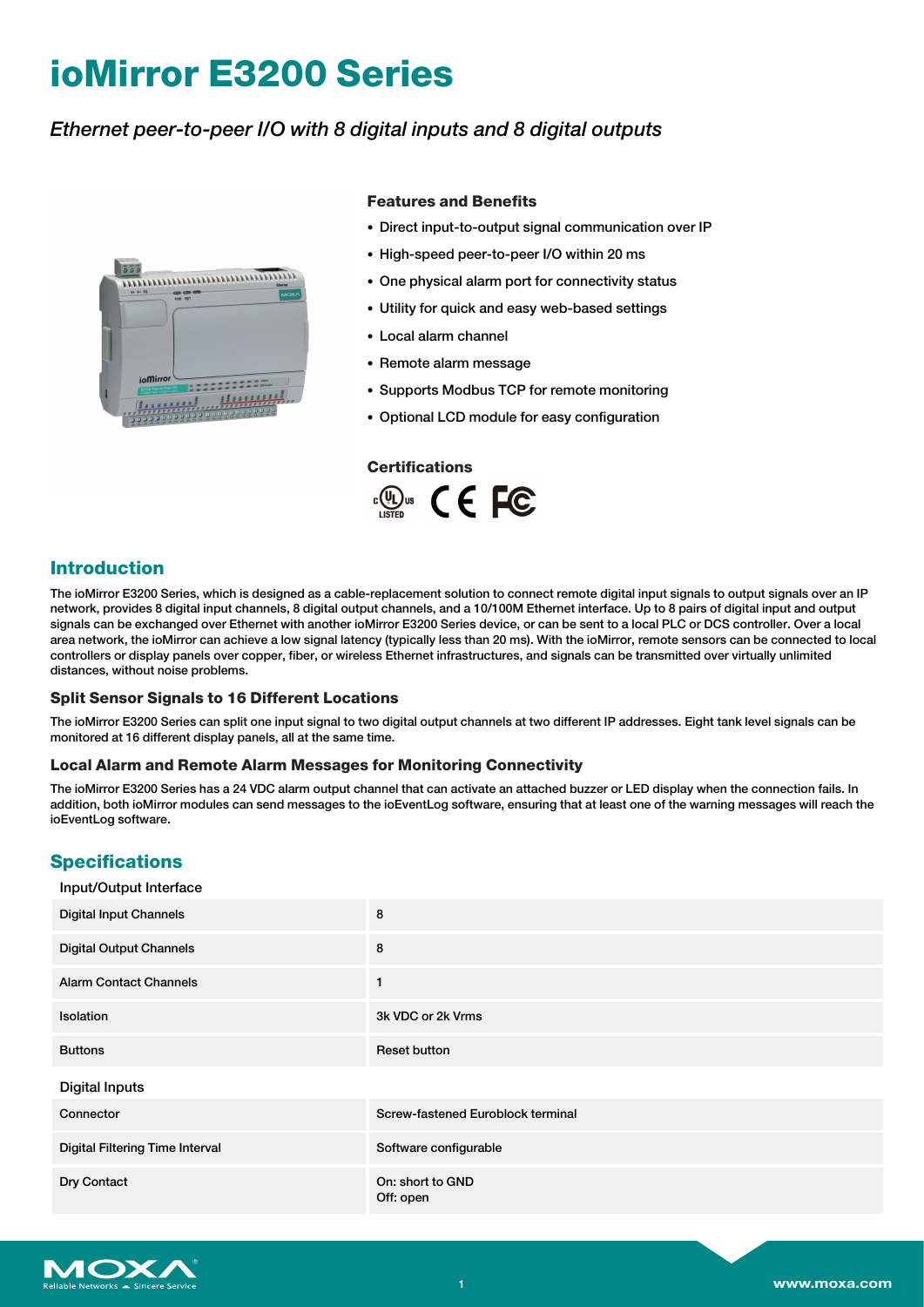| I/O Mode                              | DI                                                                               |
|---------------------------------------|----------------------------------------------------------------------------------|
| <b>Over-Voltage Protection</b>        | <b>36 VDC</b>                                                                    |
| Points per COM                        | 8 channels                                                                       |
| Sensor Type                           | Dry contact<br>Wet Contact (NPN)                                                 |
| Wet Contact (DI to GND)               | On: 10 to 30 VDC<br>Off: 0 to 3 VDC                                              |
| <b>Digital Outputs</b>                |                                                                                  |
| Connector                             | Screw-fastened Euroblock terminal                                                |
| <b>Current Rating</b>                 | 200 mA per channel                                                               |
| I/O Mode                              | DO                                                                               |
| I/O Type                              | Sink                                                                             |
| <b>Over-Current Protection</b>        | 0.6 A per channel @ 25°C                                                         |
| Over-Temperature Shutdown             | 160°C (min.)                                                                     |
| <b>Over-Voltage Protection</b>        | <b>35 VDC</b>                                                                    |
| <b>Ethernet Interface</b>             |                                                                                  |
| 10/100BaseT(X) Ports (RJ45 connector) | 1                                                                                |
| <b>Magnetic Isolation Protection</b>  | 1.5 kV (built-in)                                                                |
| <b>Ethernet Software Features</b>     |                                                                                  |
| <b>Configuration Options</b>          | Web Console (HTTP)<br>Windows Utility (ioMirrorAdmin)                            |
| <b>Industrial Protocols</b>           | Modbus TCP Server (Slave)                                                        |
| Management                            | <b>BOOTP</b><br><b>DHCP Client</b><br><b>HTTP</b><br><b>TCP/IP</b><br><b>UDP</b> |
| <b>Time Management</b>                | <b>SNTP</b>                                                                      |
| <b>Modbus TCP</b>                     |                                                                                  |
| <b>Functions Supported</b>            | 1, 2, 3, 4, 5, 6, 15, 16                                                         |
| <b>LED Interface</b>                  |                                                                                  |
| <b>LED Indicators</b>                 | PWR, Ready                                                                       |
| <b>Power Parameters</b>               |                                                                                  |
| <b>Power Connector</b>                | Screw-fastened Euroblock terminal                                                |
| No. of Power Inputs                   | $\mathbf{1}$                                                                     |
| <b>Input Voltage</b>                  | 12 to 48 VDC                                                                     |
| <b>Power Consumption</b>              | 136 mA @ 24 VDC                                                                  |

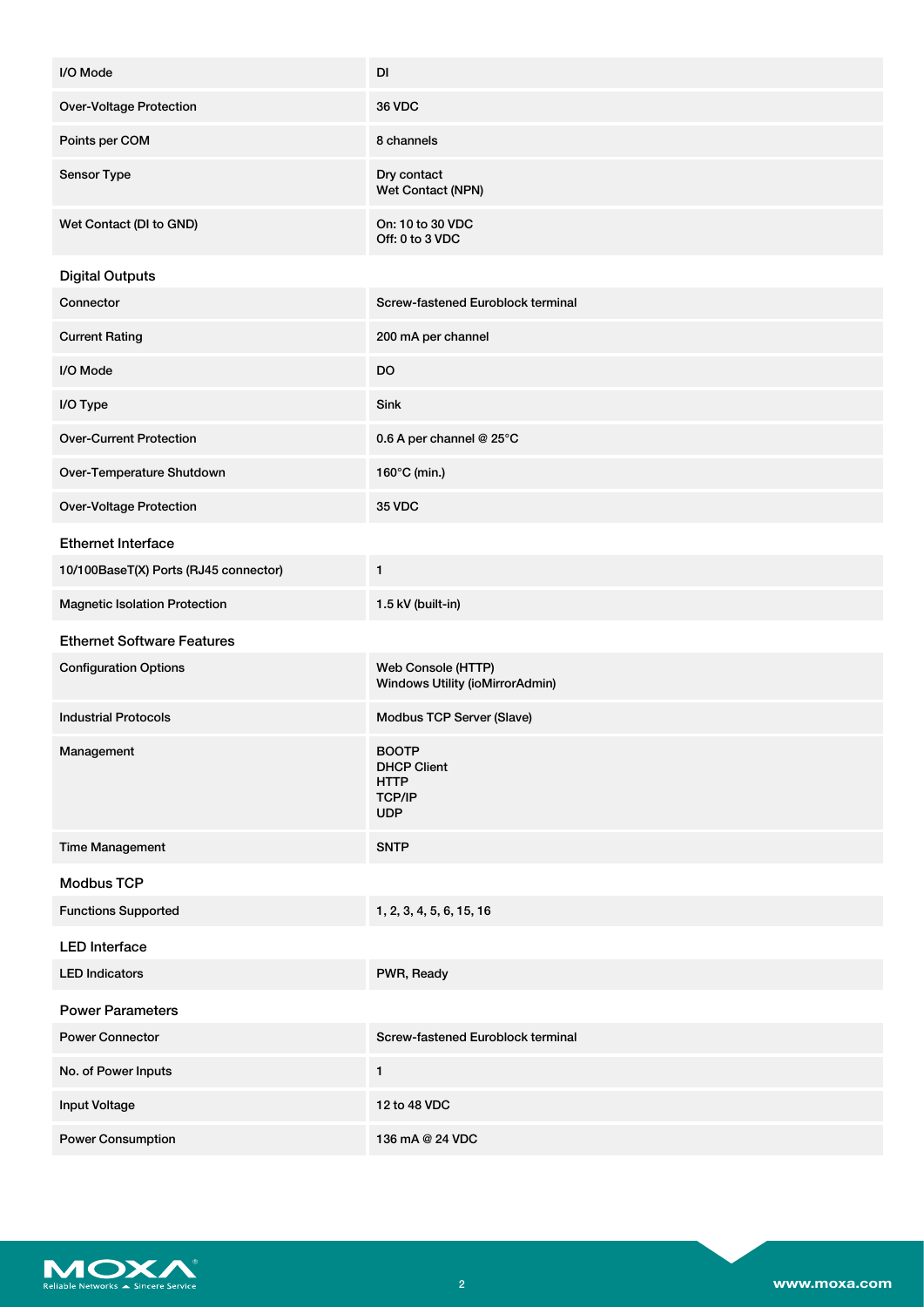### Alarm Contacts

| הועו ווי טטוונעטנט                     |                                                                                                                                                                                                                                           |  |
|----------------------------------------|-------------------------------------------------------------------------------------------------------------------------------------------------------------------------------------------------------------------------------------------|--|
| I/O Type                               | Sink                                                                                                                                                                                                                                      |  |
| <b>Current Rating</b>                  | Max. 200 mA per channel                                                                                                                                                                                                                   |  |
| Connector                              | Screw-fastened Euroblock terminal                                                                                                                                                                                                         |  |
| <b>Physical Characteristics</b>        |                                                                                                                                                                                                                                           |  |
| Housing                                | <b>Plastic</b>                                                                                                                                                                                                                            |  |
| <b>Dimensions</b>                      | 115 x 79 x 45.6 mm (4.53 x 3.11 x 1.80 in)                                                                                                                                                                                                |  |
| Weight                                 | 205 g (0.45 lb)                                                                                                                                                                                                                           |  |
| Wiring                                 | I/O cable, 16 to 26 AWG<br>Power cable, 16 to 26 AWG                                                                                                                                                                                      |  |
| Installation                           | <b>Wall mounting</b><br><b>DIN-rail mounting</b>                                                                                                                                                                                          |  |
| <b>Environmental Limits</b>            |                                                                                                                                                                                                                                           |  |
| <b>Operating Temperature</b>           | -10 to 60°C (14 to 140°F)                                                                                                                                                                                                                 |  |
| Storage Temperature (package included) | -40 to 85°C (-40 to 185°F)                                                                                                                                                                                                                |  |
| <b>Ambient Relative Humidity</b>       | 5 to 95% (non-condensing)                                                                                                                                                                                                                 |  |
| Altitude                               | 2000 m<br>Note: Please contact Moxa if you require products guaranteed to function properly at<br>higher altitudes.                                                                                                                       |  |
| <b>Standards and Certifications</b>    |                                                                                                                                                                                                                                           |  |
| Freefall                               | IEC 60068-2-32                                                                                                                                                                                                                            |  |
| <b>EMI</b>                             | EN 61000-6-4, FCC Part 15B Class A                                                                                                                                                                                                        |  |
| Safety                                 | <b>UL 508</b>                                                                                                                                                                                                                             |  |
| Shock                                  | IEC 60068-2-27                                                                                                                                                                                                                            |  |
| Vibration                              | IEC 60068-2-6                                                                                                                                                                                                                             |  |
| <b>EMS</b>                             | IEC 61000-4-2 ESD: Contact: 4 kV; Air: 8 kV<br>IEC 61000-4-3 RS: 80 MHz to 1 GHz: 3 V/m<br>IEC 61000-4-4 EFT: Power: 2 kV; Signal: 1 kV<br>IEC 61000-4-5 Surge: Power: 2 kV; Signal: 1 kV<br>IEC 61000-4-6 CS: 10 V<br>IEC 61000-4-8 PFMF |  |
| <b>MTBF</b>                            |                                                                                                                                                                                                                                           |  |
| Time                                   | 231,020 hrs                                                                                                                                                                                                                               |  |
| <b>Standards</b>                       | Telcordia SR332                                                                                                                                                                                                                           |  |
| Warranty                               |                                                                                                                                                                                                                                           |  |
| <b>Warranty Period</b>                 | 5 years                                                                                                                                                                                                                                   |  |
| <b>Details</b>                         | See www.moxa.com/warranty                                                                                                                                                                                                                 |  |